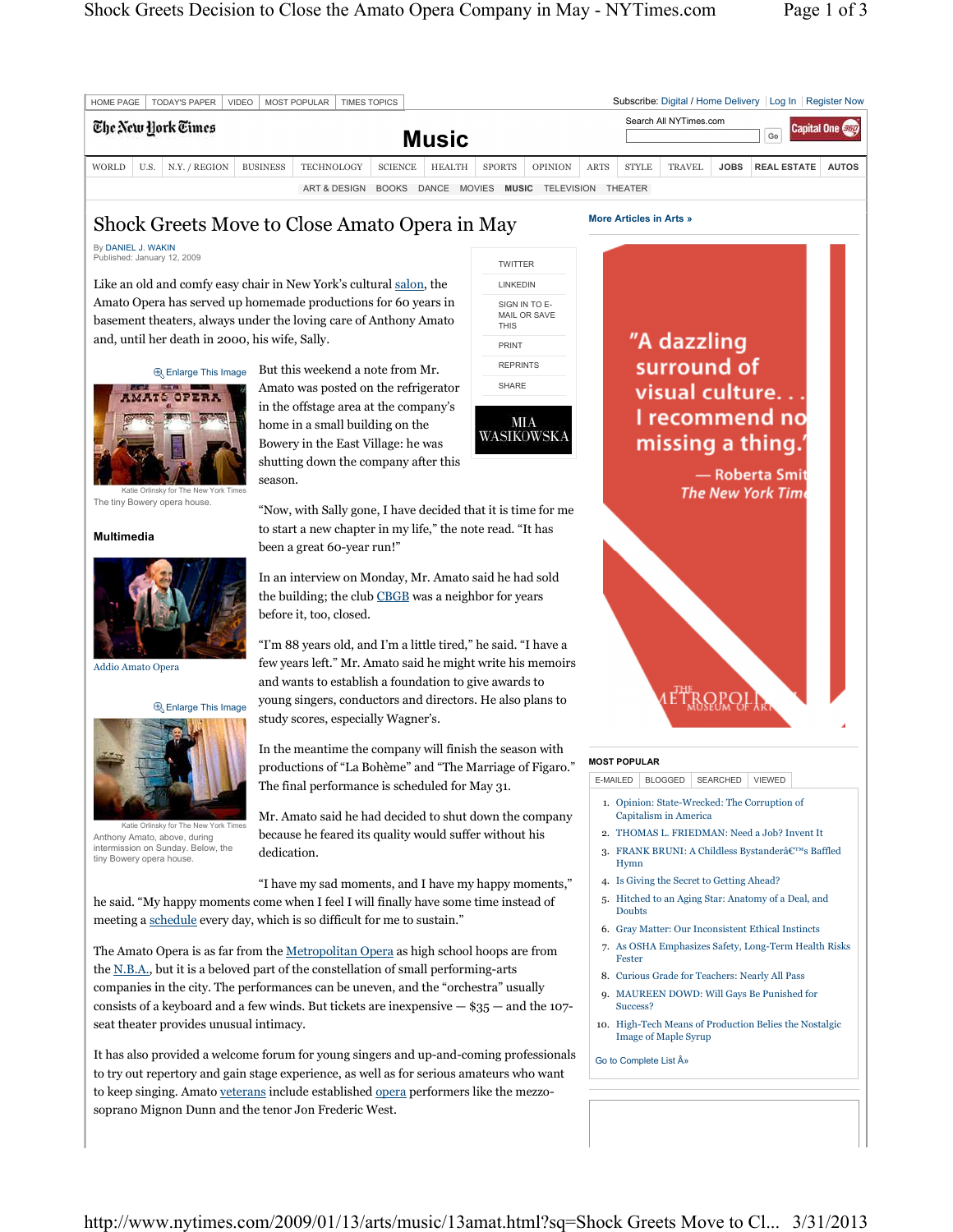**TRAVEL** 

**SAVE**<br>NOW

David Freiman, a baritone who performed in Sunday's final performance of "The Merry Widow," started with the company at 10 and has been involved for 36 years.

"I was shocked," he said, when he heard the news from a fellow singer on Facebook. "I went through all the stages of grief simultaneously."

"It's been a place for singers around the country to get training," he added. "So many singers get a chance to get onstage here and try out a role in costume with instruments and full scenery and makeup, and the whole production. And where are they going to find that? There are just very few opportunities to find that in this country."

Mr. Amato has directed and conducted most of the performances, and his wife handled lighting, costumes and finances. Since her death, some of those duties have been taken over by Irene Frydel Kim, Mr. Amato's niece.

With an average of six productions a season, the company has given thousands of performances, mostly of war horses but occasionally of rarely heard works. Its repertory includes 60 operas. The company also has a successful Saturday morning children's series of shortened operas.

The Amatos founded the company in 1948, and the first performances were in the auditorium of Our Lady of Pompeii Church in Greenwich Village, where bingo was often played. After several stops, the company settled in 1962 into the building at 319 Bowery, near Second Street, which the Amatos had bought and renovated.

Dapper as always in a dark suit, the courtly Mr. Amato made no announcement at Sunday's matinee performance. He held the usual raffle at intermission, giving away Amato Opera T-shirts this time.

A longtime patron, George Sulkhan, mourned the closing. "Every time I come here, it's special," he said. "To me this is the grandest of the grand. It's the smallest place, but it's the biggest place."

After the show Mr. Amato took off his tie and jacket and joined the cast in striking the set.

A version of this article appeared in print on January 13, 2009, on **More Articles in Arts »** page C3 of the New York edition.



**Try unlimited access to NYTimes.com for just 99¢. SEE OPTIONS »**

## **Past Coverage**

ARTS, BRIEFLY; Opera Company to Close (January 12, 2009) MUSIC REVIEW; For Opera, the Longest Day, Crammed in a Smallish Space (May 21, 2007) MUSIC REVIEW; A Small Stage That's All Set For Marriage (September 25, 2006) OPERA REVIEW; In Tiny Quarters, Pomp And a Grandness of Spirit (February 22, 2006)

## **Related Searches**

| Amato Opera               | <b>Get E-Mail Alerts</b> |
|---------------------------|--------------------------|
| Opera                     | <b>Get E-Mail Alerts</b> |
| Shutdowns (Institutional) | <b>Get E-Mail Alerts</b> |

## **INSIDE NYTIMES.COM**



the Balkans



'Middle C,' by William H. Gass



-disasters.

Observer: Who Can Bring the E.U. to Its Senses? Until there are leaders who will push for the interests of Europe as a



**TELEVISION** 



SUNDAY REVIEW »

**Winter is prime in Puglia**

IKEA and Marriot International are teaming up to create Moxy, a chain of budget hotels across Europe Among the vines in Chile, villas and views

ALSO IN TRAVEL »

nytimes.com



'Game of Thrones' Stars Soar Like Dragons

Sunday Dialogue: Choosing How We Die

Weddings and Celebrations

**FASHION & STYLE** 

 $\leftarrow$